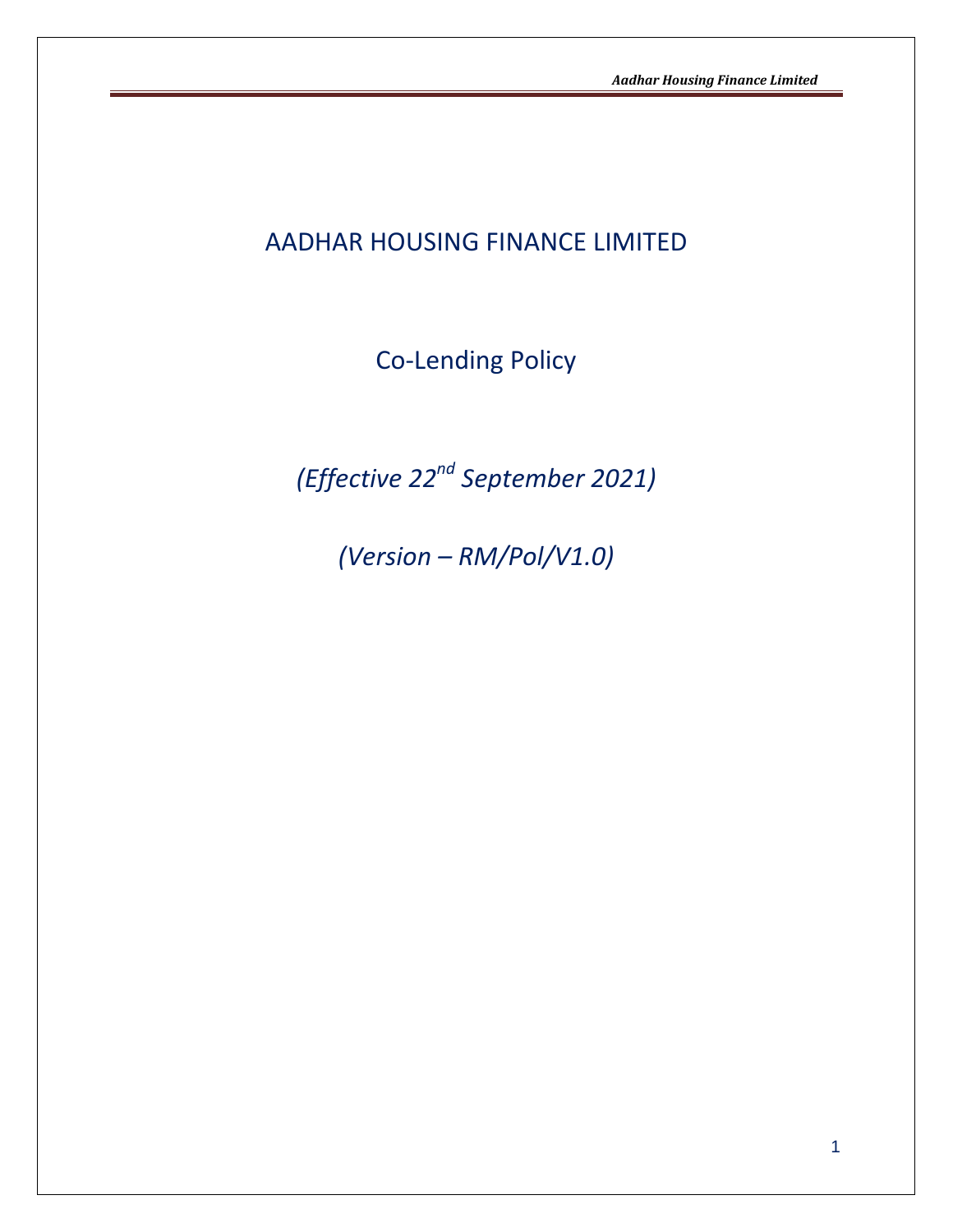# **Contents**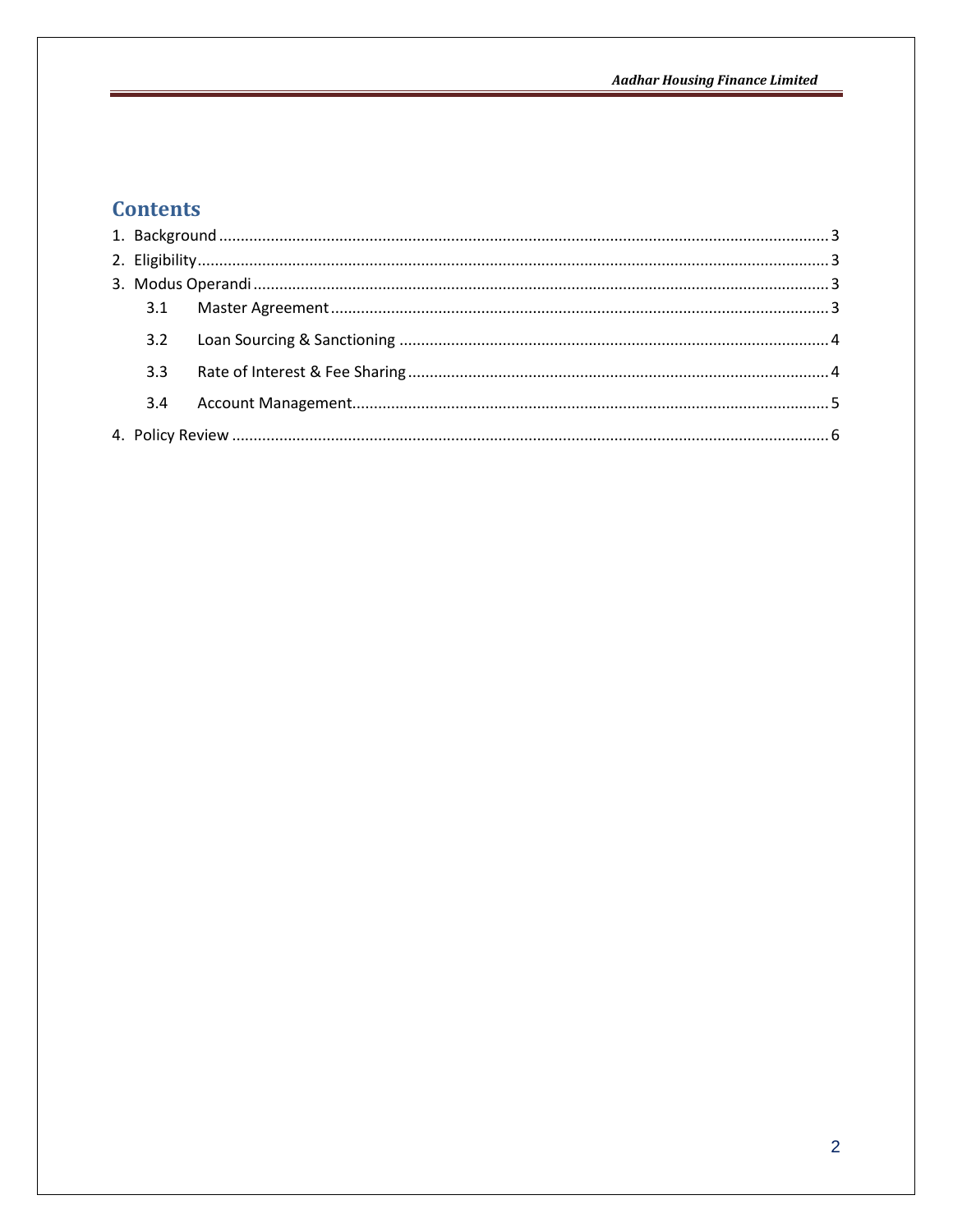## <span id="page-2-0"></span>**1. Background**

This document is intended to present the co-lending policy of Aadhar Housing Finance Limited ("AHFL"/"Company") as per the Reserve Bank of India ("RBI") circular no. RBI/2020-21/63 FIDD.CO.Plan.BC.No.8/04.09.01/2020-21 ("circular") dated November 05, 2020 (in supersession of the earlier circular FIDD.CO.Plan.BC.08/04.09.01/2018-19 dated September 21, 2018).

RBI vide this circular has given operational flexibility to the lending institutions by revising its existing scheme as "Co-Lending Model" ("CLM") to improve flow of credit to the un-served and underserved sectors of the economy and make funds available to the ultimate beneficiary at an affordable cost giving better reach to the NBFCs. As this circular all Banks and NBFCs (including HFCs) shall frame a Board approved policy for entering into CLM arrangement and place the approved policy on website.

## <span id="page-2-1"></span>**2. Eligibility**

The policy is applicable only in case of following segments:

- a. Co-origination of loan with Scheduled Commercial Banks only, excluding foreign banks (including WOS) with less than 20 branches.
- b. Lending to be made only to priority sector defined by RBI which shall include for funding towards micro, small & medium enterprises, export credit, education, housing, social infrastructure, renewable energy, startups etc.

Before entering into the Master Agreement with participating Banks, AHFL will discuss to agree on loan products, which are eligible under the respective CLM / Master Agreement.

### <span id="page-2-2"></span>**3. Modus Operandi**

#### <span id="page-2-3"></span>**3.1 Master Agreement**

- a. A Master Agreement shall be entered into between AHFL and the partner bank which shall include terms and conditions of the arrangement, the specific product lines and areas of operation, along with provisions related to segregation of responsibilities as well as customer interface and protection issues
- b. The Master Agreement may provide for the banks to either mandatorily take their share of the individual loans originated by AHFL in their books as per the terms of the agreement **OR** to retain the discretion to reject certain loans after their due diligence prior to taking in their books Loan amount.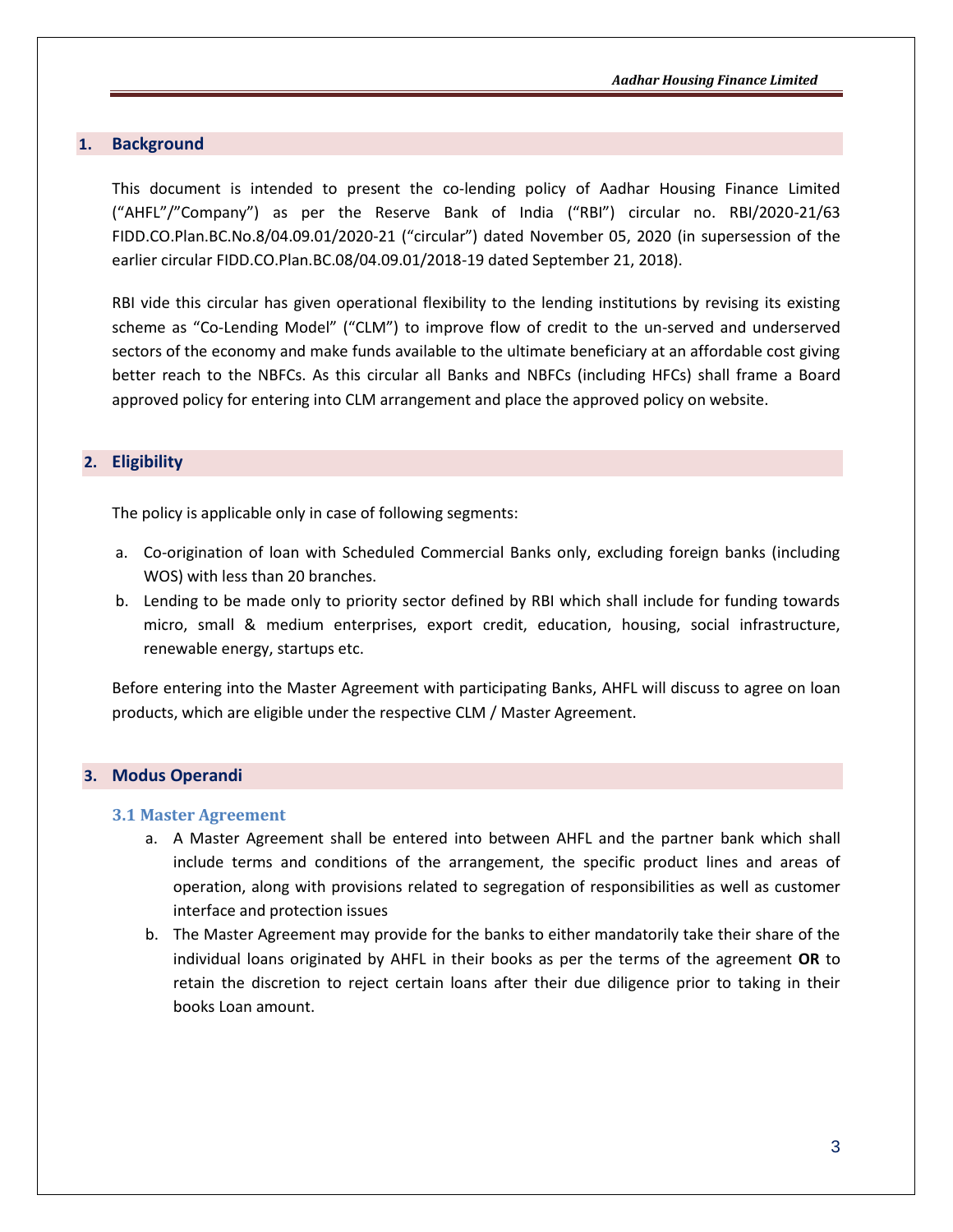- c. As per compliance with RBI Circular on CLM dated November 05, 2020, the Master Agreement will incorporate commercial elements such as interest rate, sharing of sourcing and processing fees, crossing rights and revenue sharing, post disbursement servicing arrangement and fees applicable thereto.
- d. AHFL's management committee is authorized to approve entering into co-lending partnership with banks/financial institutions within the policy framework as it may deem fit.

## <span id="page-3-0"></span>**3.2 Loan Sourcing & Sanctioning**

- a. AHFL will source and identify eligible customers as prospective borrowers in line with existing AHFL's underwriting along with credit norms mutually agreed with the bank.
- b. If the Master Agreement requires a prior, irrevocable commitment on the part of the bank to take into its books its share of the individual loans as originated by the NBFC (as mentioned in first part of clause 3.1 (b), the arrangement must comply with the extant guidelines on Outsourcing of Financial Services by Banks issued vide RBI/2014- 15/497/DBR.No.BP.BC.76/21.04.158/2014-15 dated March 11, 2015. The partner bank and NBFC shall have to put in place suitable mechanisms for ex-ante due diligence by the bank as the credit sanction process cannot be outsourced under these guidelines.
- c. However, the bank can exercise its discretion regarding taking into its books the loans originated by AHFL (as mentioned in second line of clause 3.1 (b)). The arrangement will be similar to a direct assignment transaction except the criteria of Minimum Holding Period ("MHP") which shall not be applicable in transactions undertaken in terms of CLM. The MHP exemption will be available only in cases where the prior agreement between the banks and AHFL contains a back-to-back clause, in compliance with other conditions as per guidelines for direct assignment.
- d. Participation between the co-lending banks and AHFL in their capacity as lenders, shall be mutually agreed ratio with minimum 20% of the credit risk by way of direct exposure shall be on AHFL's book till maturity

## <span id="page-3-1"></span>**3.3 Rate of Interest & Fee Sharing**

- a. Borrower may be charged an all-inclusive interest rate as may be agreed upon by both the lenders conforming to the extant guidelines applicable to both lenders
- b. Upon repayment, the interest shall be shared between AHFL and the bank in proportion to their share of credit and interest rate
- c. AHFL may charge a specified percentage, as negotiated with partnering bank, towards its services for sourcing
- d. In cases where AHFL acts as a servicing and collection agent (which will generally be the case), a separate fee for the same will be charged as agreed mutually
- e. Any other charges, as applicable may be shared as mutually agreed with the partner bank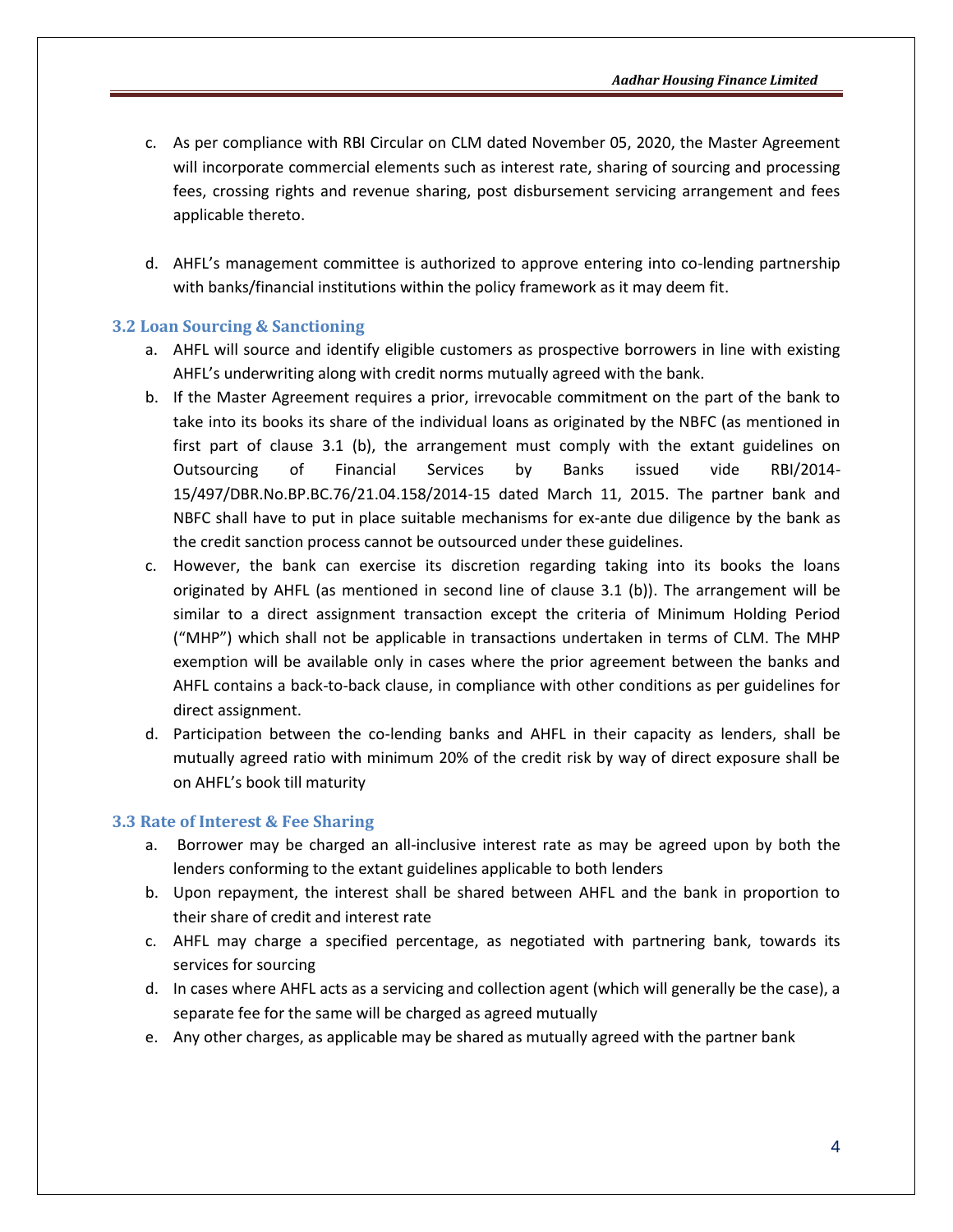#### <span id="page-4-0"></span>**3.4 Account Management**

a. The co-lending bank and AHFL shall maintain each individual borrower's account for their respective exposures. However, all transactions (disbursements/ repayments) between the banks and NBFCs relating to CLM shall be routed through an escrow account maintained with the bank, in order to avoid inter-mingling of funds. The Master Agreement shall clearly specify the manner of appropriation between the co-lenders

#### **3.5 Monitoring & Recovery**

- a. There shall be a system for regular monitoring of all the process like loan origination, loan management, disbursements, collection etc. in consultation with respective Co-Lending Bank.
- b. The loans under the CLM shall be included in the scope of internal/statutory audit to ensure adherence to our internal guidelines, terms of the agreement and extant regulatory requirements

#### **3.6 Security & Charge Creation**

a. AHFL along with partnering bank, depending on terms of agreement, shall arrange for creation of security and charge as per mutually agreeable terms.

#### **3.7 Provisioning**

- a. AHFL shall adhere to the asset classification and provisioning requirement including reporting to Credit Information Companies for its share of the loan account.
- b. In case of event of default, provisions shall be provided in books for the mentioned loan (AHFL's part) as per internal board approved policy. Any additional provisions shall be made on case-tocase basis

### **3.8 Customer Dealing**

- a. AHFL shall be single point of interface for the customers and shall enter into a loan agreement with the borrower which shall clearly contain the features of the arrangement along with the roles and responsibilities of AHFL and the partnering bank
- b. All the details of the arrangement shall be disclosed to the customers upfront and their explicit consent shall be taken.
- c. The extant guidelines relating to customer service and fair practices code and the obligations enjoined upon the partnering bank and AHFL therein shall be applicable mutatis mutandis in respect of loans given under the arrangement.
- d. AHFL should be able to generate a single unified statement of the customer, through appropriate information sharing arrangements with the bank.
- e. With regard to grievance redressal, suitable arrangement must be put in place by the colenders to resolve any complaint registered by a borrower with AHFL within 30 days

## **3.9 Other Features**